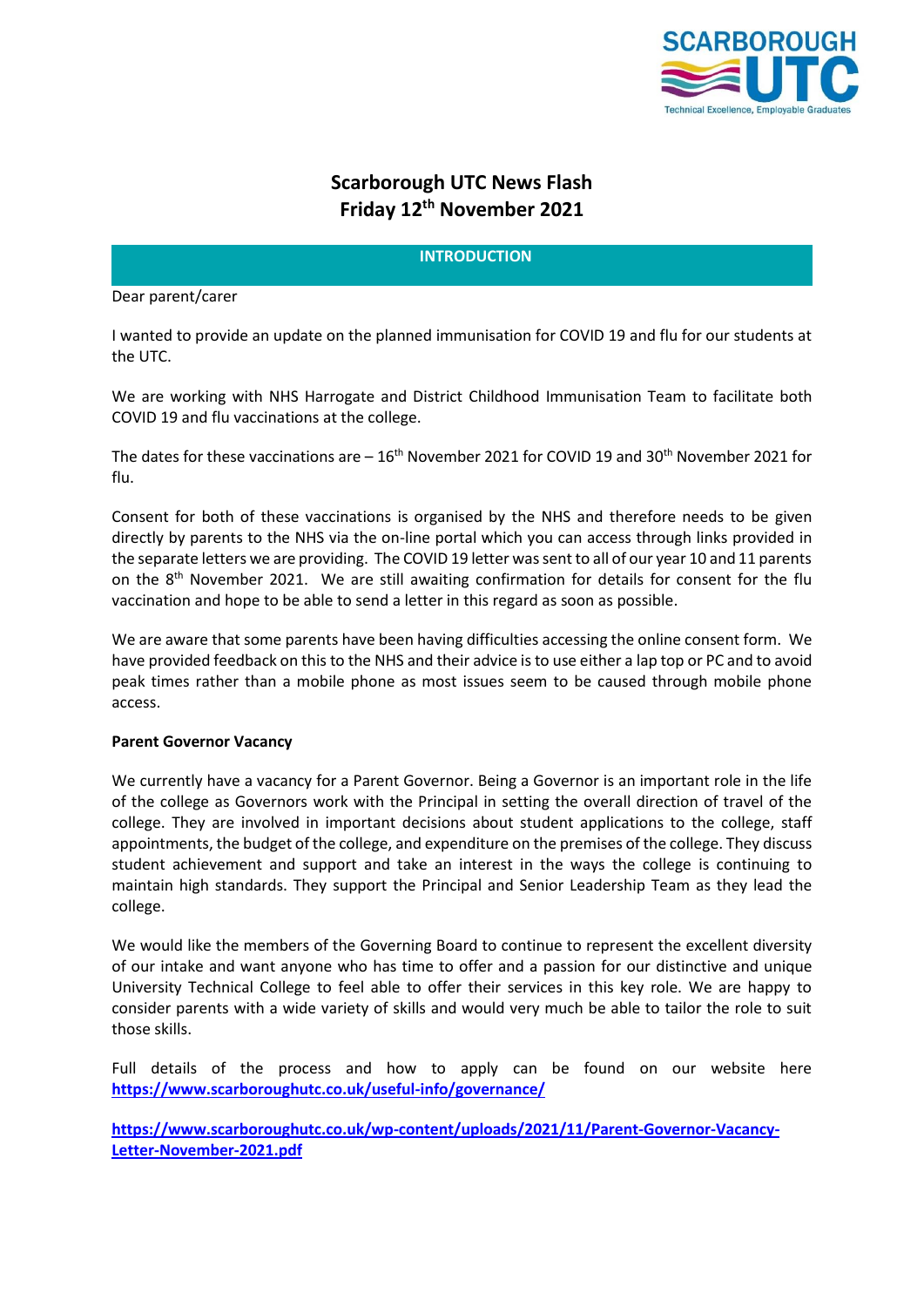# **[https://www.scarboroughutc.co.uk/wp-content/uploads/2021/11/The-Role-of-a-Parent-](https://www.scarboroughutc.co.uk/wp-content/uploads/2021/11/The-Role-of-a-Parent-Governor-v3-Latest-Version.pdf)[Governor-v3-Latest-Version.pdf](https://www.scarboroughutc.co.uk/wp-content/uploads/2021/11/The-Role-of-a-Parent-Governor-v3-Latest-Version.pdf)**

## **Are you interested?**

If you are interested in becoming a Parent Governor but feel a little daunted by the responsibility you may be taking on, remember that full training will be available, and you will always act as part of a team. No particular experience or qualifications are required.

Your role would be as a typical parent bringing a parent's perspective to the running of the Governing Board and the college.

#### Your Commitment

If you become a Governor, you will be taking on the following commitments to help make sure the college is well managed:

- Share the responsibilities of the Governing Board as summarised above.
- Attend and participate in meetings on a regular basis Governors attend six Full Governing Board meetings and are normally a member of one committee, which meet about 6 times a year. Meetings normally last no longer than two hours
- Undergo appropriate training
- You may also be invited to sit on interviews or other panels

You will be required to sign the Governing Board's code of practice, and to apply for a DBS enhanced disclosure.

## **Professional Training Day Friday 3rd December 2021**

I wanted to remind you of our Professional Training Day for Staff on Friday 3<sup>rd</sup> December. This means that the UTC will be closed to all students on this day.

*The best way to not feel hopeless is to get up and do something. Don't wait for good things to happen to you. If you go out and make some good things happen, you will fill the world with hope, you will fill yourself with hope.*

Barack Obama

*Remember that the happiest people are not those getting more, but those giving more.* H. Jackson Brown Jr.

Thank you for your support.

**Mr Kilgour Principal**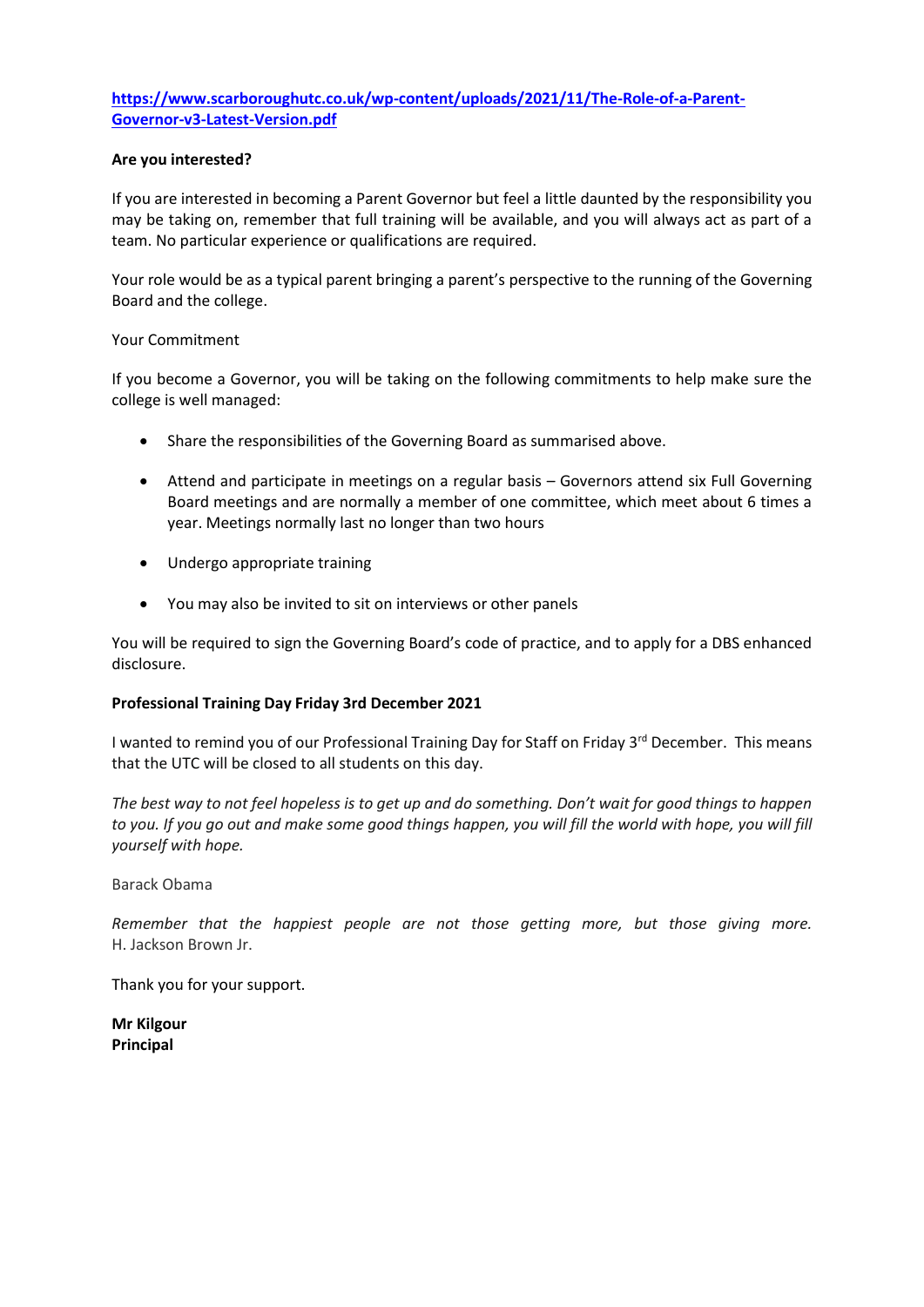#### **T&L@SUTC**

In order to ensure that teaching and learning at Scarborough UTC is of the highest quality we incorporate Subject Inquiry into our quality assurance monitoring schedule. This is a supportive version of Ofsted's Deep Dive process, where we focus on all aspects of a subject from curriculum offer to teaching and learning. Subject Inquiry is taking place within the majority of subjects this half term with line managers and subject leads working together to diagnostically analyse all aspects of a subject. This will involve review of subject documentation, data, learning walks, work sampling and discussion with teachers and students. The Inquiry culminates in a review of all evidence collected with strengths and areas for improvement then identified. The process is an intensive one, but highly valuable to all involved in ensuring that our students are gaining the best possible learning experience.

## **ASSESSMENT AND CURRICULUM**

**All Years:** All assessment information, Attendance, Professional values, behaviour and target information is published on the "My Child at school" app. This is a secure and personal portal that allows you to assess the progress of your child at any time. Invites for the portal have been issued. If there are any issues accessing the app, please report this to [enquiries@scarboroughutc.co.uk](mailto:enquiries@scarboroughutc.co.uk) for further assistance. Registering for the APP is vital as this is the primary method of regular communication to parents.

#### **Behaviour and Safety**

It is important to continue the highest standards of business dress policy and ensure that equipment, stationary and **scientific calculators** are checked regularly.

Maintaining 100% attendance is important to ensure we can continue to support progress effectively. Students are supported through tutor time with attendance challenges. Attendance is a very important focus for all students to ensure we can support attainment throughout the Autumn term.

Maintaining a quiet hard-working environment is vital to ensure students feel safe and make continued progress. Safeguarding the quality of education and the setting is essential for our students.

Firstly, structures are in place to guarantee that all students gain best opportunity to meet high standards and are recognised for hard work in areas identified by **P**rofessional **V**alues and **E**mployability **S**kills (**PVES**), these positive points are identified on your MCAS parental account. By tracking this information regularly, you will be able to identify areas of strength and development for your child. The number of points is identified at regular intervals to reward students for their hard work with shopping vouchers and lunch vouchers, much in the same way as we recognise good attendance and improving attendance.

Secondly, structures that support self-reliance, hard work, organisation and attentiveness are vital to good order and high standards.

Each student is familiar with college code of conduct procedures. Centralised lunch time 10- or 20 minute detentions are an inevitable consequence to reaching all thresholds, for stages 0, 1, 2 or 3. All thresholds have sanctions, and it is important to be aware that a lower level stage 1, for example -may be issued for incomplete independent study and once the threshold of 3 stage 1s is reached a 10 minute detention is issued automatically.

Further supportive consequences such as SLT after college detentions are in place for any repeated stage 2 or 3's and additional significant thresholds are in place for multiple infringements. These are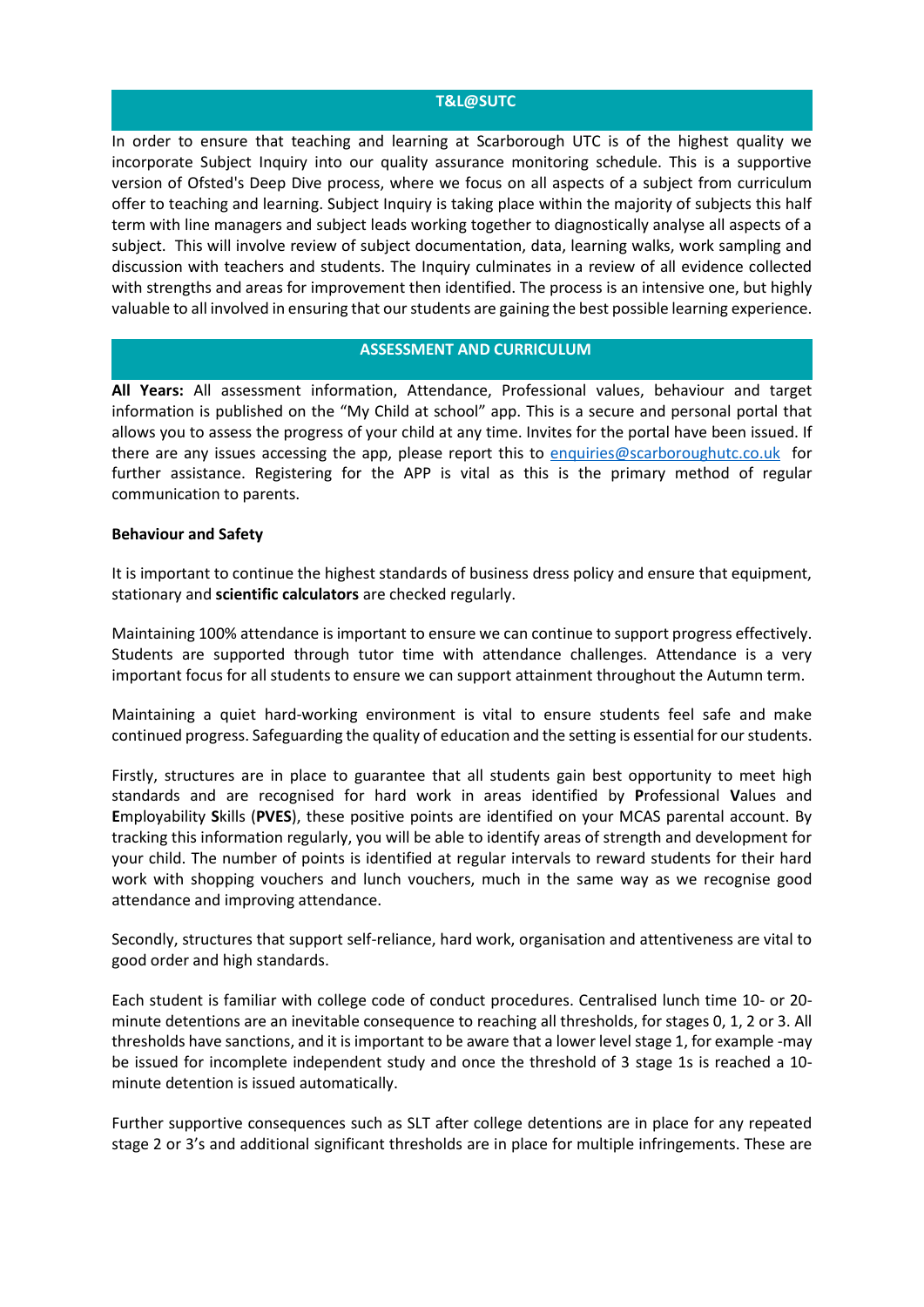identified within the code of conduct. This ensures that minor and repeated minor concerns are addressed.

All stages, thresholds and consequences are recorded, counted and analysed. This information is communicated to parents via the MCAS parent portal. Information is then used in the intervention and referral process.

The principle is to ensure that students who work hard are rewarded and can learn with purpose in a focused environment. Finally, these systems are in place to support and safeguard educational outcomes and safety.

#### **Curriculum, Feedback and Assessment**

Year 11 & Y13

Formal pre-public exams nave been completed and we are now looking forward to Y11 and 13 progress evening on Thursday 2nd December. The details have been emailed to priority contacts, with the event information letter and a guidance sheet - to book appointments through the **"My Child at School"** Parental account/App is attached to assist with this process.

# **ENGLISH LITERATURE**

The English Department would like to say a huge well done to all Year 11 students for their effort and determination in their PPE exams this week. There is still lots to be worked on in supporting their revision, but their efforts on the day were exemplary.

Year 10 have begun their journey into A Christmas Carol by Charles Dickens. An apt story for this time of year and their first set novel for their Literature GCSE. Students are utilising the method of scrapbooking ideas as they listen to the story read aloud. We know they will love it!

Year 10 will also be given a reading record journal, bookmark, spelling book and zip folder next week in order to help them focus on the importance of reading for pleasure and to support their progression in spelling. Home study will be to read their library book and practise spellings.

Words of the weeks so far: aberration, abhor and acquiesce.

## **SIXTH FORM**

Students in Year 13 of the Sixth Form have been busy with their PPE exams and have conducted themselves well in these tests that have taken place in the Hall.

Some Year 12 students met with The Social Mobility Foundation this week to hear about an opportunity with their Aspiring Professionals Programme which includes mentoring and work experience with a national company.

## **ETHOS & CAREERS**

Our theme of the week has been Remembrance and Mr Kilgour has led assemblies on the importance of this time when we remember those who have sacrificed their lives for the freedom we have here in the UK. We are thankful here at the UTC for all of the Servicemen and women who have given so much for our country and this weekend on remembrance Sunday we will lay three wreaths to mark remembrance at Scarborough Lifeboat Station, Oliver's Mount and in Whitby. The assembly included the last post and readings from Alex and Aaron our CCF Cadets who read In Flanders Fields and For The Fallen. In tutor time students have looked at the ways the British Legion works with soldiers to offer support today. Students have been able to buy poppies to support this cause.